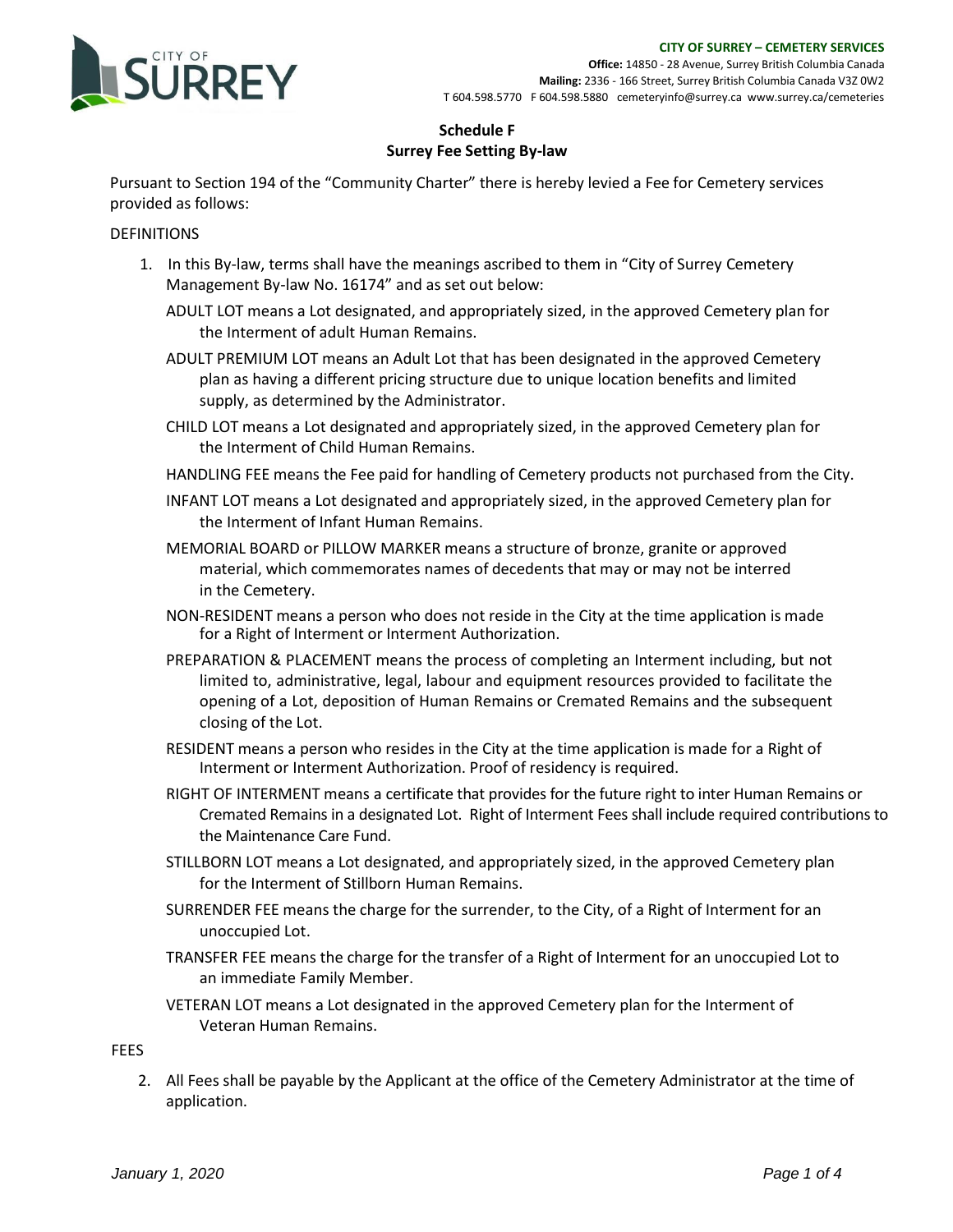

### **RESIDENT INTERMENT FEES (\$)** – Plus GST

| <b>Ground Burial</b>                                              | <b>Right of</b><br><b>Interment</b> | <b>Maintenance</b><br><b>Care Fund</b> | Preparation<br>& Placement | <b>TOTAL</b> |
|-------------------------------------------------------------------|-------------------------------------|----------------------------------------|----------------------------|--------------|
| Adult Lot A                                                       | 2,540.00                            | (635.00)                               | 1,210.00                   | 3,750.00     |
| Adult Premium Lot AG                                              | 3,810.00                            | (952.50)                               | 1,210.00                   | 5,020.00     |
| Veteran Lot A                                                     | 2,020.00                            | (505.00)                               | 1,210.00                   | 3,230.00     |
| Child Lot                                                         | No charge                           | (0.00)                                 | 470.00                     | 470.00       |
| Infant Lot or Stillborn Lot                                       | No charge                           | (0.00)                                 | 320.00                     | 320.00       |
| <b>Cremation Single Interment</b><br>Ground Lot <sup>B</sup>      | 1,010.00                            | (252.50)                               | 590.00                     | 1,600.00     |
| <b>Cremation Double Interment</b><br>Ground Lot <sup>B</sup>      | 1,480.00                            | (370.00)                               | 590.00                     | 2,070.00     |
| Cremation - Additional<br>Interment on Full Size Lot <sup>B</sup> | 740.00                              | (185.00)                               | 590.00                     | 1,330.00     |

| <b>Cremation</b>                                                                              | <b>Right of</b><br><b>Interment</b> | <b>Maintenance</b><br><b>Care Fund</b> | Preparation<br>& Placement | <b>TOTAL</b> |
|-----------------------------------------------------------------------------------------------|-------------------------------------|----------------------------------------|----------------------------|--------------|
| Single Niche                                                                                  | 2,020.00                            | (202.00)                               | 370.00                     | 2,390.00     |
| Double Niche 1 <sup>st</sup> Interment                                                        | 2,640.00                            | (264.00)                               | 370.00                     | 3,010.00     |
| Double Niche 2 <sup>nd</sup> Interment                                                        |                                     |                                        | 370.00                     | 370.00       |
| <b>Family Estate</b>                                                                          | 15,250.00                           | (1,525.00)                             |                            | 15,250.00    |
| <b>Family Estate Interment</b>                                                                |                                     |                                        | 370.00                     | 370.00       |
| Ossuary Placement <sup>C</sup>                                                                | 210.00                              | (42.00)                                | 240.00                     | 450.00       |
| Scattering <sup>C</sup>                                                                       | 210.00                              | (42.00)                                | 240.00                     | 450.00       |
| <b>Small Bronze Memorial</b><br>Location on Board or Pillow<br>(plus cost of bronze memorial) | 100.00                              | (20.00)                                | 75.00                      | 175.00       |

A Grave Vault is mandatory; refer to Cemetery Services & Products listing

B Cremation Vault is mandatory; refer to Cemetery Services & Products listing

<sup>C</sup> At Need only

<sup>G</sup> ADULT PREMIUM LOT means an Adult Lot that has been designated in the approved Cemetery plan as having a different pricing structure due to unique location benefits and limited supply, designed upright Marker lot, as determined by the Administrator.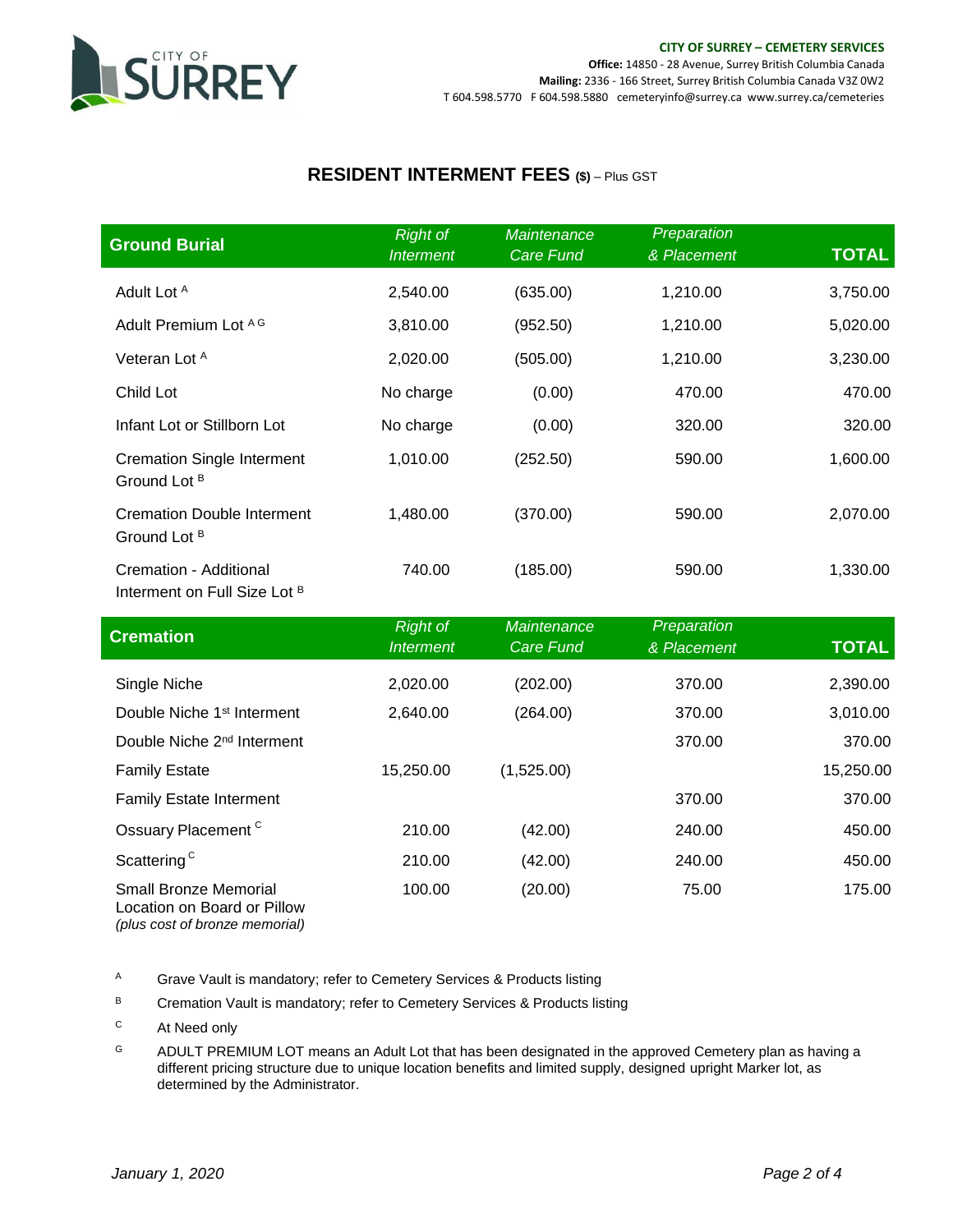

# **NON-RESIDENT INTERMENT FEES (\$)** – Plus GST

| <b>Ground Burial</b>                                              | <b>Right of</b><br><b>Interment</b> | <b>Maintenance</b><br>Care Fund | Preparation<br>& Placement | <b>TOTAL</b> |
|-------------------------------------------------------------------|-------------------------------------|---------------------------------|----------------------------|--------------|
| Adult Lot A                                                       | 3,700.00                            | (925.00)                        | 1,210.00                   | 4,910.00     |
| Adult Premium Lot AG                                              | 5,300.00                            | (1,325.00)                      | 1,210.00                   | 6,510.00     |
| Veteran Lot A                                                     | 2,590.00                            | (647.50)                        | 1,210.00                   | 3,800.00     |
| Child Lot                                                         | No charge                           | (0.00)                          | 470.00                     | 470.00       |
| Infant Lot or Stillborn Lot                                       | No charge                           | (0.00)                          | 320.00                     | 320.00       |
| <b>Cremation Single Interment</b><br>Ground Lot <sup>B</sup>      | 1,430.00                            | (357.50)                        | 590.00                     | 2,020.00     |
| <b>Cremation Double Interment</b><br>Ground Lot <sup>B</sup>      | 1,800.00                            | (450.00)                        | 590.00                     | 2,390.00     |
| Cremation - Additional<br>Interment on Full Size Lot <sup>B</sup> | 1,010.00                            | (252.50)                        | 590.00                     | 1,600.00     |

| <b>Cremation</b>                                                                              | <b>Right of</b><br><b>Interment</b> | <b>Maintenance</b><br>Care Fund | Preparation<br>& Placement | <b>TOTAL</b> |
|-----------------------------------------------------------------------------------------------|-------------------------------------|---------------------------------|----------------------------|--------------|
| Single Niche                                                                                  | 2,250.00                            | (225.00)                        | 370.00                     | 2,620.00     |
| Double Niche 1 <sup>st</sup> Interment                                                        | 2,835.00                            | (283.50)                        | 370.00                     | 3,205.00     |
| Double Niche 2 <sup>nd</sup> Interment                                                        |                                     |                                 | 370.00                     | 370.00       |
| <b>Family Estate</b>                                                                          | 17,150.00                           | (1,715.00)                      |                            | 17,150.00    |
| <b>Family Estate Interment</b>                                                                |                                     |                                 | 370.00                     | 370.00       |
| Ossuary Placement <sup>C</sup>                                                                | 310.00                              | (62.00)                         | 240.00                     | 550.00       |
| Scattering <sup>C</sup>                                                                       | 295.00                              | (59.00)                         | 240.00                     | 535.00       |
| <b>Small Bronze Memorial</b><br>Location on Board or Pillow<br>(plus cost of bronze memorial) | 100.00                              | (20.00)                         | 75.00                      | 175.00       |

A Grave Vault is mandatory; refer to Cemetery Services & Products listing

- B Cremation Vault is mandatory; refer to Cemetery Services & Products listing
- <sup>C</sup> At Need only
- <sup>G</sup> ADULT PREMIUM LOT means an Adult Lot that has been designated in the approved Cemetery plan as having a different pricing structure due to unique location benefits and limited supply, designed upright Marker lot, as determined by the Administrator.